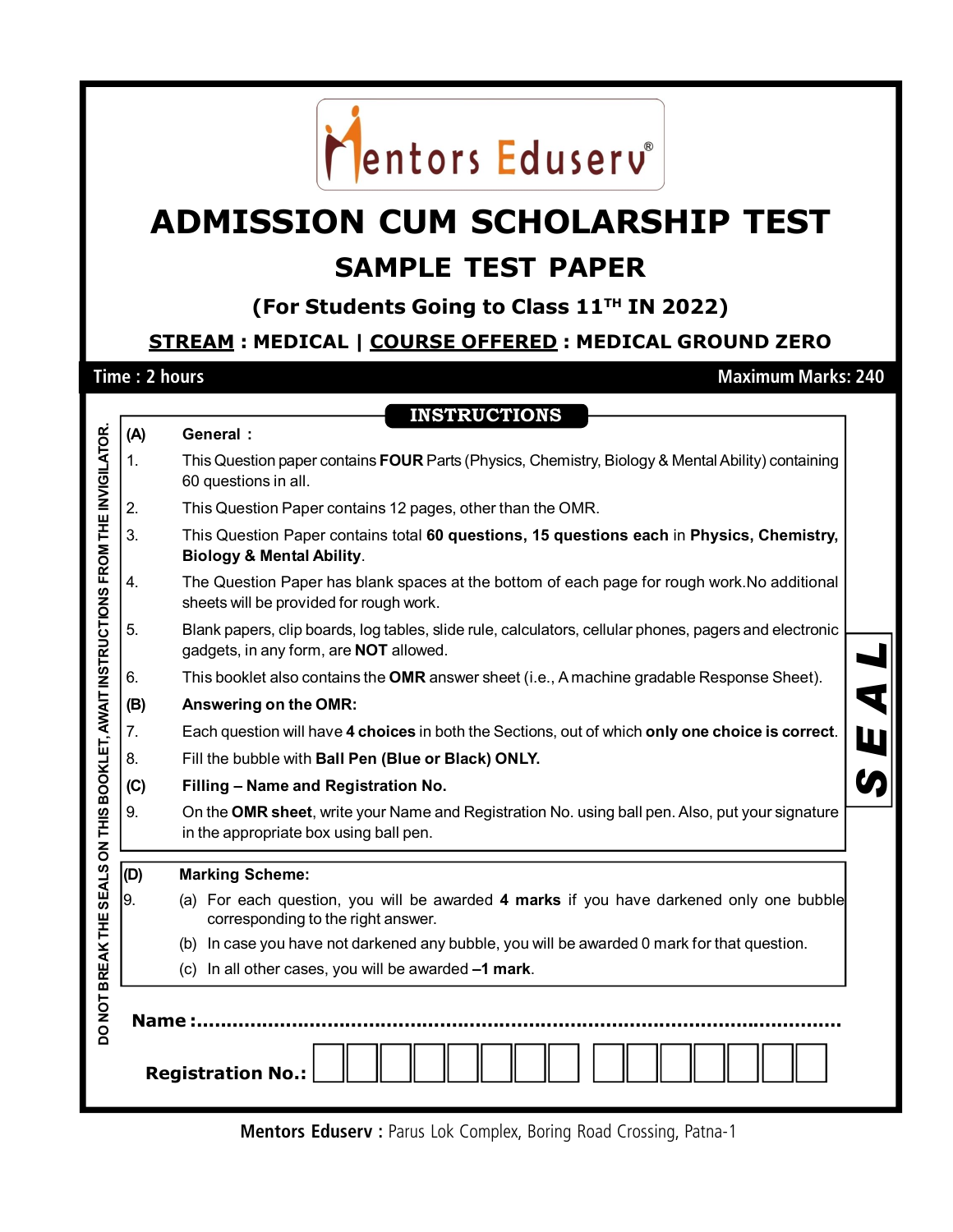| $[2]$ |                                             |                                                                                          |                      |                                           | <b>SAMPLE PAPER (Medical Ground Zero)</b>                                                                                                                                                            |
|-------|---------------------------------------------|------------------------------------------------------------------------------------------|----------------------|-------------------------------------------|------------------------------------------------------------------------------------------------------------------------------------------------------------------------------------------------------|
|       |                                             | <b>PART-A: PHYSICS</b>                                                                   |                      |                                           |                                                                                                                                                                                                      |
| 1.    |                                             | placed symmetrically between mirrors is                                                  |                      |                                           | The number of images formed by two plane mirrors inclined at an angle 60° of an object                                                                                                               |
|       | $(A)$ 5                                     | (B) infinite                                                                             | $(C)$ 6              |                                           | $(D)$ 7                                                                                                                                                                                              |
| 2.    |                                             | it from the pole, produces an image at                                                   |                      |                                           | A convex mirror has a focal length 15 cm. A real object placed at a distance 15 cm in front of                                                                                                       |
|       | $(A)$ 7.5 cm                                | $(B)$ 30 cm                                                                              |                      | $(C)$ infinity                            | $(D)$ 15 cm                                                                                                                                                                                          |
| 3.    |                                             | of 40 cm. The distance of the object and that of its image will be                       |                      |                                           | A real image of half the size is obtained in a concave spherical mirror with a radius of curvature.                                                                                                  |
|       | (A) 15 cm, 30 cm                            | (B) 30 cm, 15 cm                                                                         |                      | (C) 30 cm, 60 cm                          | (D) 60 cm, 30 cm                                                                                                                                                                                     |
| 4.    | resultant deviation is                      |                                                                                          |                      |                                           | Two vertical plane mirrors are inclined at an angle of 60°; with each other. A ray of light travel-<br>ling horizontally is reflected first from one mirror and then from the other mirror. Then the |
|       | $(A) 180^\circ$                             | $(B)$ 240 $^{\circ}$                                                                     | $(C) 60^\circ$       |                                           | $(D)$ 120 $^{\circ}$                                                                                                                                                                                 |
| 5.    | two images will be                          |                                                                                          |                      |                                           | Distance between an object and the screen is D. Real images of an object are formed on the<br>screen for two positions of a lens separated by a distance d. The ratio between the sizes of           |
|       | $(A)$ D/d                                   |                                                                                          |                      | (B) D <sup>2</sup> /d <sup>2</sup>        |                                                                                                                                                                                                      |
|       | $(C)(D - d)^2/(D + d)^2$                    |                                                                                          |                      | (D) $\sqrt{(D/d)}$                        |                                                                                                                                                                                                      |
| 6.    | (A) short sightedness<br>(C) cinematography | The property of persistence of vision is used in                                         |                      | (B) long sightedness<br>(D) colour vision |                                                                                                                                                                                                      |
| 7.    |                                             | Which of the following statements is correct about rainbow?                              |                      |                                           |                                                                                                                                                                                                      |
|       |                                             | (A) In primary rainbow, red colour is on the outside and violet colour is on the inside. |                      |                                           |                                                                                                                                                                                                      |
|       |                                             | (B) In primary rainbow, violet colour is on the outside and red colour is on the inside. |                      |                                           |                                                                                                                                                                                                      |
|       |                                             | (C) Secondary rainbow is brighter than primary rainbow.                                  |                      |                                           |                                                                                                                                                                                                      |
|       |                                             |                                                                                          |                      |                                           | (D) In secondary rainbow, light wave suffers one total internal reflection before coming out.                                                                                                        |
|       |                                             |                                                                                          | Space for rough work |                                           |                                                                                                                                                                                                      |
|       |                                             |                                                                                          |                      |                                           |                                                                                                                                                                                                      |
|       |                                             |                                                                                          |                      |                                           |                                                                                                                                                                                                      |
|       |                                             |                                                                                          |                      |                                           |                                                                                                                                                                                                      |
|       |                                             |                                                                                          |                      |                                           |                                                                                                                                                                                                      |
|       |                                             |                                                                                          |                      |                                           |                                                                                                                                                                                                      |
|       |                                             |                                                                                          |                      |                                           |                                                                                                                                                                                                      |
|       |                                             |                                                                                          |                      |                                           |                                                                                                                                                                                                      |
|       |                                             |                                                                                          |                      |                                           |                                                                                                                                                                                                      |
|       |                                             |                                                                                          |                      |                                           |                                                                                                                                                                                                      |

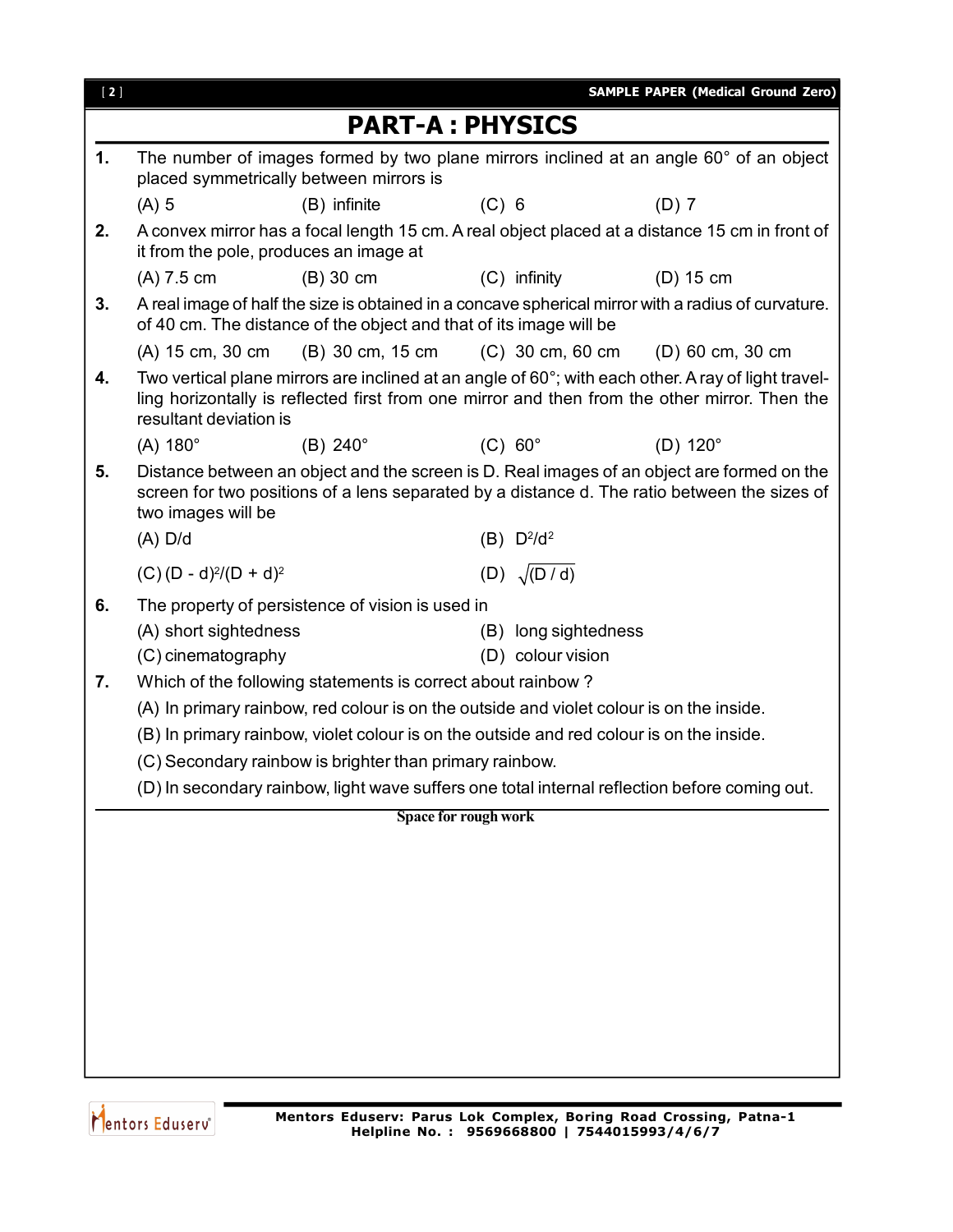

Mentors Eduserv<sup>®</sup>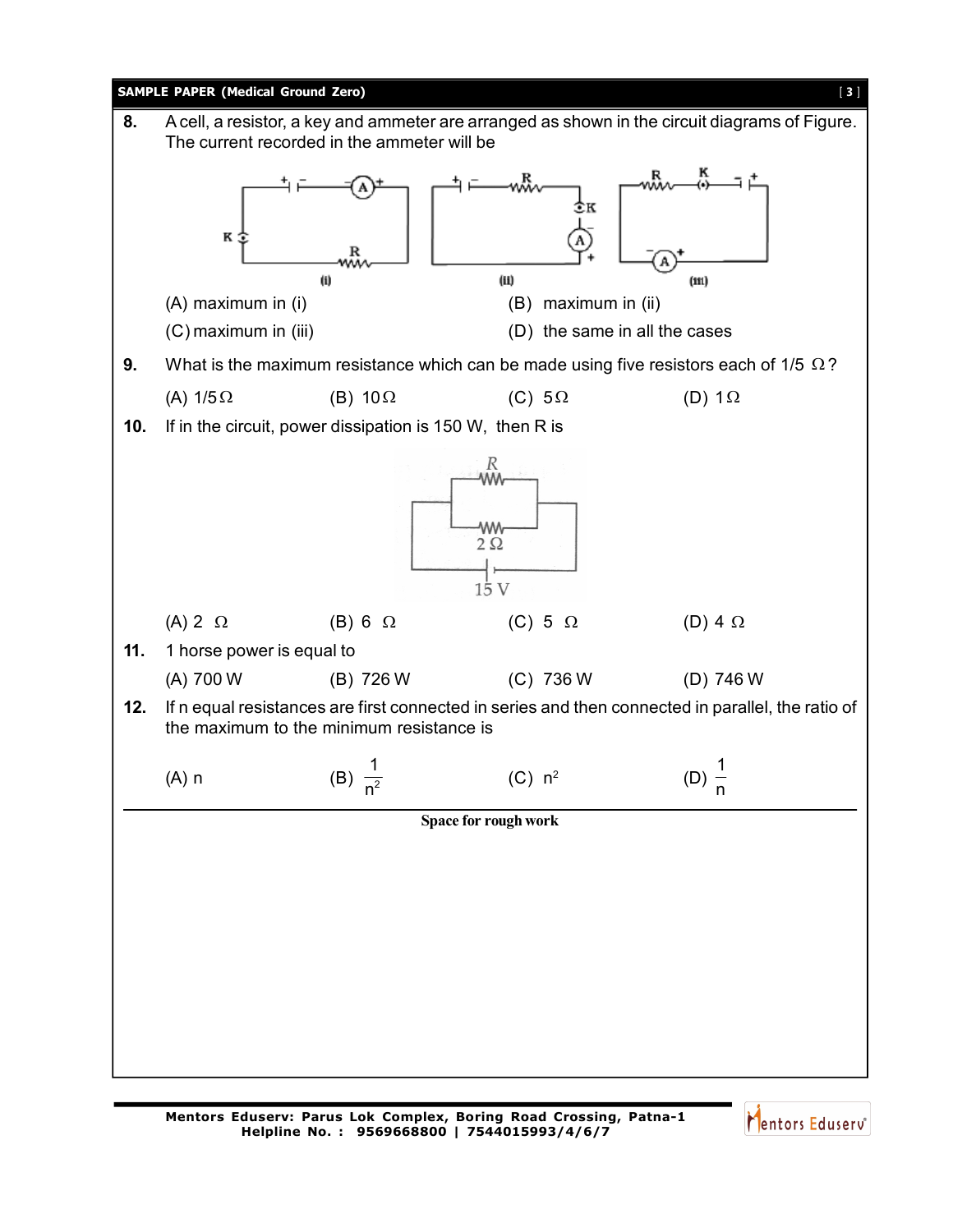| $[4]$ |                                                                                           |                                                           |                             |                         | <b>SAMPLE PAPER (Medical Ground Zero)</b>                                                          |
|-------|-------------------------------------------------------------------------------------------|-----------------------------------------------------------|-----------------------------|-------------------------|----------------------------------------------------------------------------------------------------|
| 13.   |                                                                                           |                                                           |                             |                         | A circular loop is suspended in air as shown in figure. When the loop is seen from above,          |
|       | current flows anti-clockwise and when seen from below, current flows clockwise. This loop |                                                           |                             |                         |                                                                                                    |
|       | behaves as a magnet. The N-pole of this magnet is on                                      |                                                           |                             |                         |                                                                                                    |
|       |                                                                                           |                                                           |                             |                         |                                                                                                    |
|       |                                                                                           |                                                           | <u>шишишинин</u>            |                         |                                                                                                    |
|       |                                                                                           |                                                           |                             |                         |                                                                                                    |
|       |                                                                                           |                                                           |                             |                         |                                                                                                    |
|       |                                                                                           |                                                           |                             |                         |                                                                                                    |
|       |                                                                                           |                                                           |                             |                         |                                                                                                    |
|       | (A) the upper face                                                                        |                                                           |                             | (B) lower face          |                                                                                                    |
|       | (C) the lower face if current is large                                                    |                                                           |                             |                         | (D) upper face if current is large                                                                 |
| 14.   | SI unit of resistivity is                                                                 |                                                           |                             |                         |                                                                                                    |
|       | (A) ohm-meter                                                                             | $(B)$ ohm-meter <sup>2</sup>                              |                             | $(C)$ ohm <sup>-1</sup> | $(D)$ ohm-meter <sup>1</sup>                                                                       |
| 15.   |                                                                                           | Which of the following is a better nuclear fuel?          |                             |                         |                                                                                                    |
|       | (A) Thorium - 236                                                                         |                                                           |                             | (B) Uranium - 235       |                                                                                                    |
|       | (C) Neptunium - 239                                                                       |                                                           |                             | (D) Plutonium - 239     |                                                                                                    |
|       |                                                                                           |                                                           |                             |                         |                                                                                                    |
|       |                                                                                           | <b>PART-B: CHEMISTRY</b>                                  |                             |                         |                                                                                                    |
| 16.   |                                                                                           | 10 <sup>-6</sup> M HCl is diluted to 100 times. Its pH is |                             |                         |                                                                                                    |
|       | (A) 6.0                                                                                   | (B) 8.0                                                   |                             | (C) 6.95                | $(D)$ 9.5                                                                                          |
| 17.   |                                                                                           |                                                           |                             |                         | Iron filings were added to solution of copper sulphate. After 10 minutes, it was observed that     |
|       |                                                                                           |                                                           |                             |                         | the blue colour of the solution changed and layer got deposited on iron filings. The colour of the |
|       |                                                                                           | solution and that of the layer would respectively be      |                             |                         |                                                                                                    |
|       | (A) Yellow and green                                                                      |                                                           |                             | (B) Brown and blue      |                                                                                                    |
|       | (C) Red and greenish blue                                                                 |                                                           |                             |                         | (D) Green and reddish brown                                                                        |
|       |                                                                                           |                                                           | <b>Space for rough work</b> |                         |                                                                                                    |
|       |                                                                                           |                                                           |                             |                         |                                                                                                    |
|       |                                                                                           |                                                           |                             |                         |                                                                                                    |
|       |                                                                                           |                                                           |                             |                         |                                                                                                    |
|       |                                                                                           |                                                           |                             |                         |                                                                                                    |
|       |                                                                                           |                                                           |                             |                         |                                                                                                    |
|       |                                                                                           |                                                           |                             |                         |                                                                                                    |
|       |                                                                                           |                                                           |                             |                         |                                                                                                    |
|       |                                                                                           |                                                           |                             |                         |                                                                                                    |
|       |                                                                                           |                                                           |                             |                         |                                                                                                    |
|       |                                                                                           |                                                           |                             |                         |                                                                                                    |

Mentors Eduserv<sup>®</sup>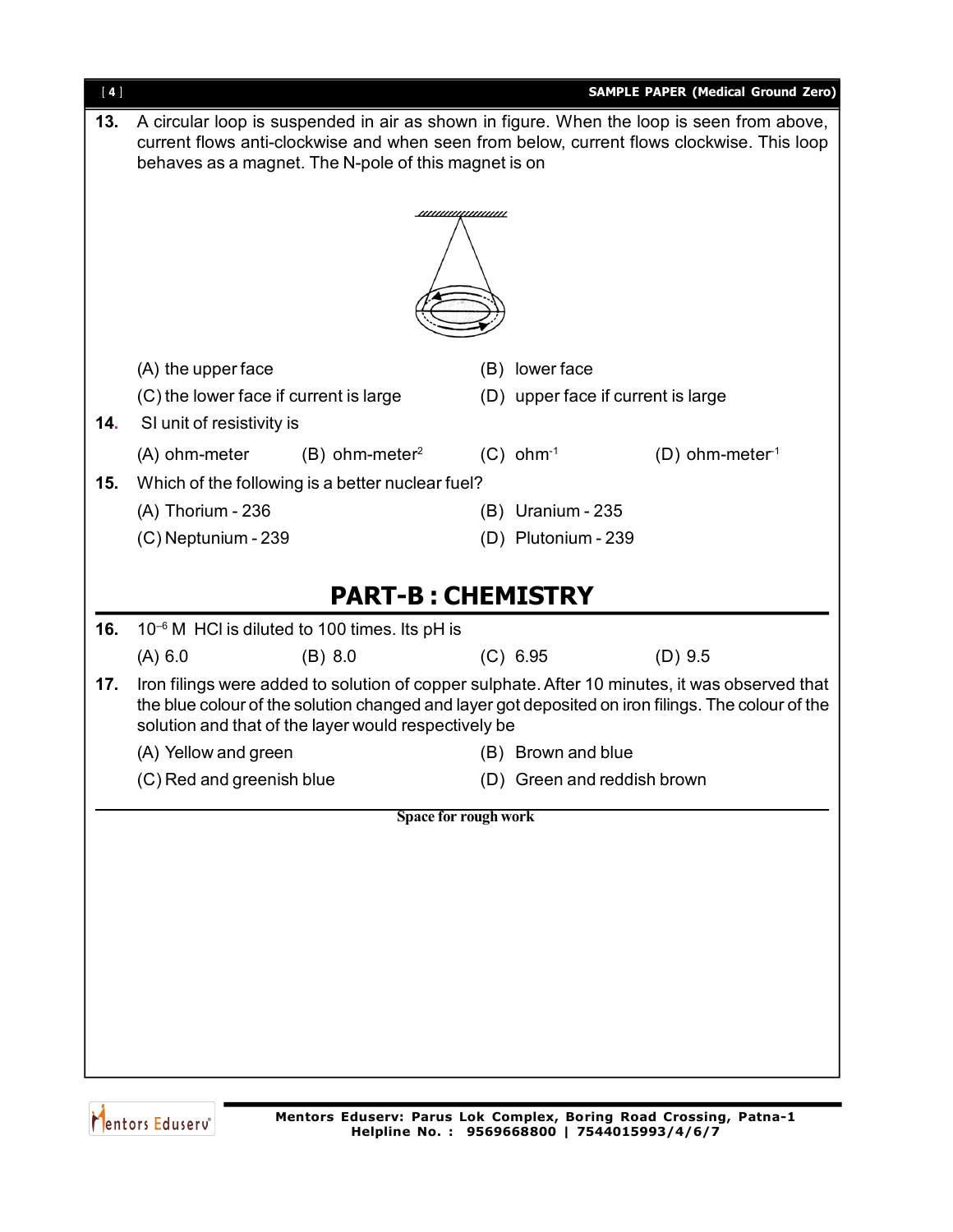### **SAMPLE PAPER (Medical Ground Zero)** [5]

| 18. | Write the net ionic equation for the reaction of sodium hydroxide with hydrochloric acid.                                                                                                                    |                                                                                                                             |  |  |  |
|-----|--------------------------------------------------------------------------------------------------------------------------------------------------------------------------------------------------------------|-----------------------------------------------------------------------------------------------------------------------------|--|--|--|
|     | (A) $Na^+ + Cl^- \rightarrow NaCl$                                                                                                                                                                           | (B) Na <sup>+</sup> + Cl <sup>-</sup> H <sup>+</sup> + OH <sup>-</sup> $\rightarrow$ NaCl + H <sub>2</sub> O <sub>(l)</sub> |  |  |  |
|     | $(C)$ H <sup>+</sup> + OH <sup>-</sup> $\rightarrow$ H <sub>2</sub> O <sub>(l)</sub>                                                                                                                         | (D) None of these                                                                                                           |  |  |  |
| 19. | The hydrophilic part of a synthetic detergent is                                                                                                                                                             |                                                                                                                             |  |  |  |
|     | (A) $CH_3(CH_2)_{10}$ -CH <sub>2</sub> -                                                                                                                                                                     | $(B) - CO-Na+$                                                                                                              |  |  |  |
|     | $(C) - SO3Na+$                                                                                                                                                                                               | $(D) - COO-Na+$                                                                                                             |  |  |  |
| 20. | In the given structure, the type of carbon atoms present are                                                                                                                                                 |                                                                                                                             |  |  |  |
|     |                                                                                                                                                                                                              |                                                                                                                             |  |  |  |
|     | CH <sub>3</sub><br>H <sub>3</sub> C – CH – CH <sub>2</sub> – C – CH <sub>3</sub><br>$\begin{array}{c}\n\downarrow\text{CH}_3 \\ \downarrow\text{CH}_3 \\ \downarrow\text{CH}_3\n\end{array}$<br>ry and one ' |                                                                                                                             |  |  |  |
|     |                                                                                                                                                                                                              |                                                                                                                             |  |  |  |
|     | (A) One primary, two secondary and one tertiary                                                                                                                                                              |                                                                                                                             |  |  |  |
|     | (B) Four primary, one secondary and two tertiary                                                                                                                                                             |                                                                                                                             |  |  |  |
|     | (C) One primary, one secondary, one tertiary and one quaternary                                                                                                                                              |                                                                                                                             |  |  |  |
|     | (D) Five primary, one secondary, one tertiary and one quaternary                                                                                                                                             |                                                                                                                             |  |  |  |
| 21. | The IUPAC name of                                                                                                                                                                                            |                                                                                                                             |  |  |  |
|     | CH <sub>3</sub> - C - CH <sub>2</sub> - CH <sub>2</sub> - CH <sub>2</sub> - CH <sub>2</sub> - C - CH <sub>3</sub> is<br>OH Br                                                                                |                                                                                                                             |  |  |  |
|     |                                                                                                                                                                                                              |                                                                                                                             |  |  |  |
|     |                                                                                                                                                                                                              |                                                                                                                             |  |  |  |
|     |                                                                                                                                                                                                              | (B) 2, 2-dibromoheptan-2-ol                                                                                                 |  |  |  |
|     | (A) 6, 6 -dibromoheptan-2-ol<br>(C) 6, 6-dibromoheptan-2-al                                                                                                                                                  | (D) 2, 6-dibromohydroxy heptane                                                                                             |  |  |  |
| 22. | Which of the following statements is not correct?                                                                                                                                                            |                                                                                                                             |  |  |  |
|     | (A) All metals are solid at room temperature.                                                                                                                                                                |                                                                                                                             |  |  |  |
|     | (B) All metals are good conductors of heat and electricity.                                                                                                                                                  |                                                                                                                             |  |  |  |
|     | (C) All metals form basic oxides.                                                                                                                                                                            |                                                                                                                             |  |  |  |
|     | (D) All metals possess lustre when freshly prepared.                                                                                                                                                         |                                                                                                                             |  |  |  |
|     | Space for rough work                                                                                                                                                                                         |                                                                                                                             |  |  |  |
|     |                                                                                                                                                                                                              |                                                                                                                             |  |  |  |
|     |                                                                                                                                                                                                              |                                                                                                                             |  |  |  |
|     |                                                                                                                                                                                                              |                                                                                                                             |  |  |  |
|     |                                                                                                                                                                                                              |                                                                                                                             |  |  |  |
|     |                                                                                                                                                                                                              |                                                                                                                             |  |  |  |
|     |                                                                                                                                                                                                              |                                                                                                                             |  |  |  |
|     |                                                                                                                                                                                                              |                                                                                                                             |  |  |  |
|     |                                                                                                                                                                                                              |                                                                                                                             |  |  |  |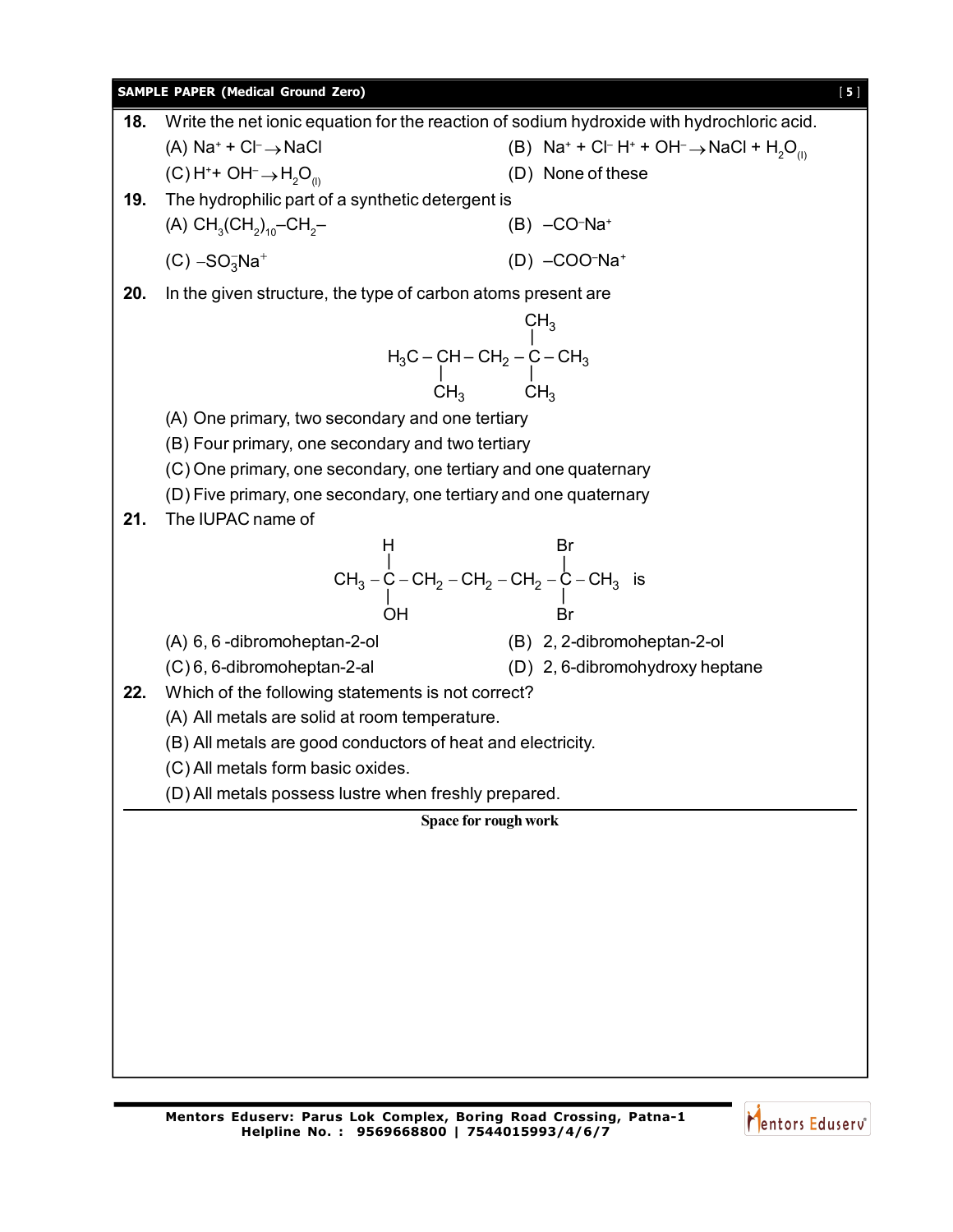| [6] |                                   |                                                                                                                                                                                                                 |                      | <b>SAMPLE PAPER (Medical Ground Zero)</b>                                                  |  |
|-----|-----------------------------------|-----------------------------------------------------------------------------------------------------------------------------------------------------------------------------------------------------------------|----------------------|--------------------------------------------------------------------------------------------|--|
| 23. |                                   | The metal that reacts with cold water is                                                                                                                                                                        |                      |                                                                                            |  |
|     | (A) Mercury                       | (B) Sodium                                                                                                                                                                                                      | $(C)$ Zinc           | (D) Tungsten                                                                               |  |
| 24. | Brass is a mixture of             |                                                                                                                                                                                                                 |                      |                                                                                            |  |
|     | (A) Copper and zinc               |                                                                                                                                                                                                                 |                      |                                                                                            |  |
|     | (B) Copper and tin                |                                                                                                                                                                                                                 |                      |                                                                                            |  |
|     | (C) Copper, nickel and zinc       |                                                                                                                                                                                                                 |                      |                                                                                            |  |
|     |                                   | (D) Aluminium, copper and traces of Mg and Mn                                                                                                                                                                   |                      |                                                                                            |  |
| 25. |                                   | Among $\text{Al}_2\text{O}_3$ , SiO <sub>2</sub> , P <sub>2</sub> O <sub>3</sub> and SO <sub>2</sub> the correct order of acid strength is                                                                      |                      |                                                                                            |  |
|     |                                   | (A) SO <sub>2</sub> < P <sub>2</sub> O <sub>3</sub> < SiO <sub>2</sub> < Al <sub>2</sub> O <sub>3</sub> (B) Al <sub>2</sub> O <sub>3</sub> < SiO <sub>2</sub> < P <sub>2</sub> O <sub>3</sub> < SO <sub>2</sub> |                      |                                                                                            |  |
|     |                                   | (C) $AI_2O_3 < SiO_2 < SO_2 < P_2O_3$ (D) $SiO_2 < SO_2 < Al_2O_3 < P_2O_3$                                                                                                                                     |                      |                                                                                            |  |
| 26. |                                   | The correct order of electron affinity among the following is                                                                                                                                                   |                      |                                                                                            |  |
|     |                                   |                                                                                                                                                                                                                 |                      | (A) $F > C I > Br$ (B) $Br > C I > F$ (C) $C I > F > Br$ (D) $F > Br > Cl$                 |  |
| 27. | Alkali metals in each period have |                                                                                                                                                                                                                 |                      |                                                                                            |  |
|     | (A) Smallest size                 |                                                                                                                                                                                                                 | (B) Lowest I.E.      |                                                                                            |  |
|     | $(C)$ Highest I.E.                |                                                                                                                                                                                                                 |                      | (D) Highest electronegativity                                                              |  |
| 28. | In the balanced equation          |                                                                                                                                                                                                                 |                      |                                                                                            |  |
|     |                                   | $Cu + xHNO3 \rightarrow Cu(NO3)2 + yNO2 + 2H2O$                                                                                                                                                                 |                      |                                                                                            |  |
|     | The values of x and y are         |                                                                                                                                                                                                                 |                      |                                                                                            |  |
|     | $(A)$ 3 and 5                     | $(B) 8$ and 6 $(C) 4$ and 2                                                                                                                                                                                     |                      | $(D)$ 7 and 1                                                                              |  |
| 29. | chemically                        |                                                                                                                                                                                                                 |                      | Copper on exposure to air reacts with moisture and $CO2$ to develop a green layer which is |  |
|     | (A) basic copper carbonate        |                                                                                                                                                                                                                 | (B) copper sulphate  |                                                                                            |  |
|     | (C) copper carbonate              |                                                                                                                                                                                                                 | (D) copper nitrate   |                                                                                            |  |
|     |                                   |                                                                                                                                                                                                                 | Space for rough work |                                                                                            |  |
|     |                                   |                                                                                                                                                                                                                 |                      |                                                                                            |  |
|     |                                   |                                                                                                                                                                                                                 |                      |                                                                                            |  |
|     |                                   |                                                                                                                                                                                                                 |                      |                                                                                            |  |
|     |                                   |                                                                                                                                                                                                                 |                      |                                                                                            |  |
|     |                                   |                                                                                                                                                                                                                 |                      |                                                                                            |  |
|     |                                   |                                                                                                                                                                                                                 |                      |                                                                                            |  |
|     |                                   |                                                                                                                                                                                                                 |                      |                                                                                            |  |
|     |                                   |                                                                                                                                                                                                                 |                      |                                                                                            |  |
|     |                                   |                                                                                                                                                                                                                 |                      |                                                                                            |  |

Mentors Eduserv<sup>®</sup>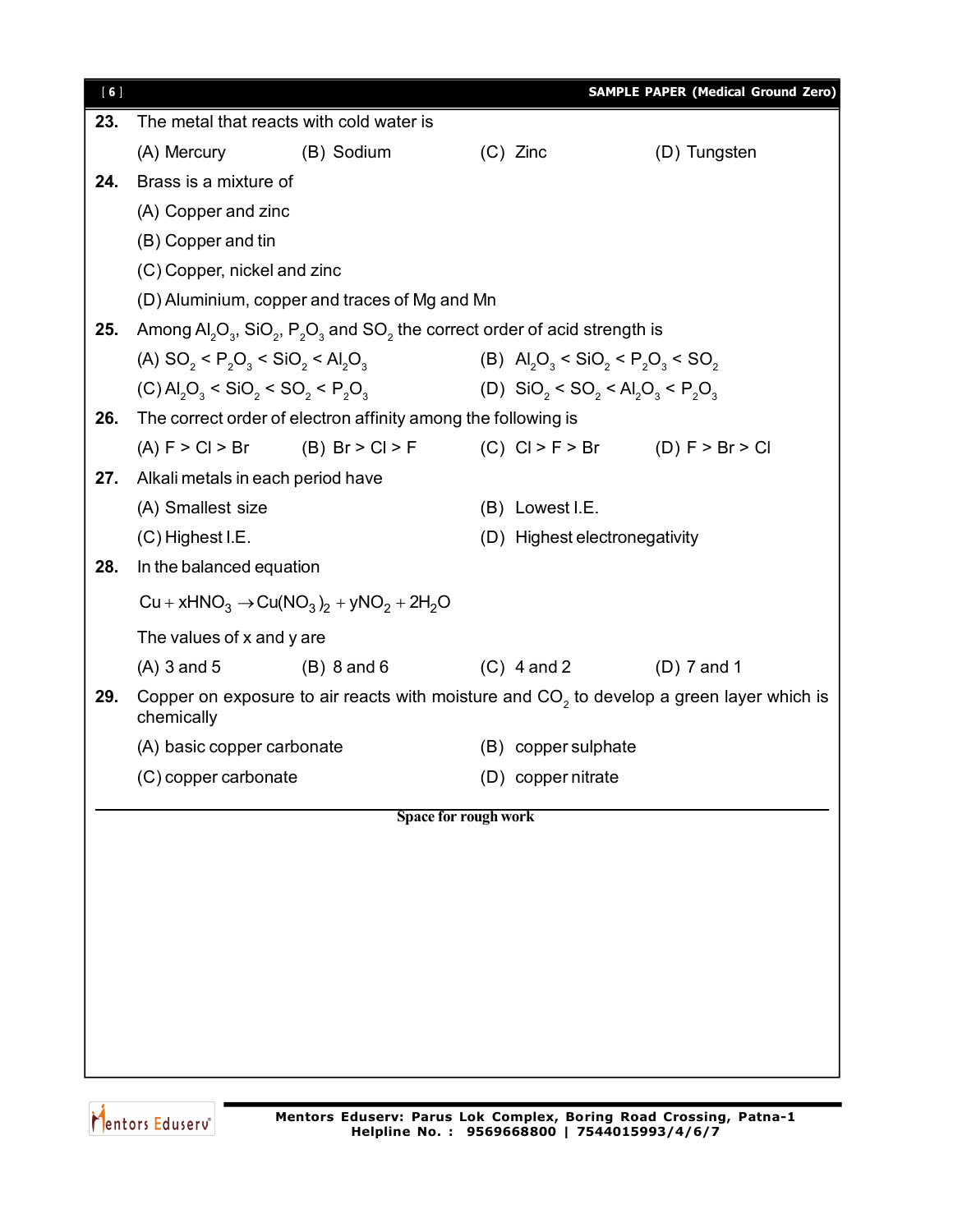|     | <b>SAMPLE PAPER (Medical Ground Zero)</b>                                                                          |                                                                   |                        |                      |                 | $[7]$ |
|-----|--------------------------------------------------------------------------------------------------------------------|-------------------------------------------------------------------|------------------------|----------------------|-----------------|-------|
| 30. | In the reaction $\text{PCI}_3 + \text{Cl}_2 \rightarrow \text{PCI}_5$<br>(A) $\text{PCI}_3$ is acting as reductant |                                                                   |                        |                      |                 |       |
|     | $(B)$ Cl <sub>2</sub> is acting as reductant                                                                       |                                                                   |                        |                      |                 |       |
|     |                                                                                                                    | (C) both $\text{PCI}_3$ and $\text{Cl}_2$ are acting as reductant |                        |                      |                 |       |
|     |                                                                                                                    | (D) both $\text{PCI}_3$ and $\text{Cl}_2$ are acting as oxidant.  |                        |                      |                 |       |
|     |                                                                                                                    |                                                                   | <b>PART-C: BIOLOGY</b> |                      |                 |       |
| 31. |                                                                                                                    | The internal (cellular) energy reserve in autotrophs is :         |                        |                      |                 |       |
|     | (A) Glycogen                                                                                                       | (B) Protein                                                       |                        | (C) Starch           | (D) Fatty acid. |       |
| 32. |                                                                                                                    | Normal blood pressure range is                                    |                        |                      |                 |       |
|     | (A) 120/80                                                                                                         | (B) 100/60                                                        |                        | $(C)$ 140/90         | $(D)$ 90/50     |       |
| 33. | Movement of food through the lower region of oesophagus is due to                                                  |                                                                   |                        |                      |                 |       |
|     | (A) Lubrication by saliva                                                                                          |                                                                   |                        | (B) Peristalsis      |                 |       |
|     | (C) Gravitational pull                                                                                             |                                                                   |                        | (D) All of these.    |                 |       |
| 34. | Heart beat originates from :-                                                                                      |                                                                   |                        |                      |                 |       |
|     | (A) Left atrium                                                                                                    |                                                                   |                        | (B) Right ventricle  |                 |       |
|     | (C) Pacemaker                                                                                                      |                                                                   |                        | (D) Cadiac muscles   |                 |       |
| 35. |                                                                                                                    | The white matter in a bird's dropping is :-                       |                        |                      |                 |       |
|     | (A) Calcium carbonate                                                                                              |                                                                   |                        | (B) Calcium sulphate |                 |       |
|     | (C) Uric acid                                                                                                      |                                                                   |                        | (D) Urea             |                 |       |
|     |                                                                                                                    |                                                                   | Space for rough work   |                      |                 |       |
|     |                                                                                                                    |                                                                   |                        |                      |                 |       |
|     |                                                                                                                    |                                                                   |                        |                      |                 |       |
|     |                                                                                                                    |                                                                   |                        |                      |                 |       |
|     |                                                                                                                    |                                                                   |                        |                      |                 |       |
|     |                                                                                                                    |                                                                   |                        |                      |                 |       |
|     |                                                                                                                    |                                                                   |                        |                      |                 |       |
|     |                                                                                                                    |                                                                   |                        |                      |                 |       |

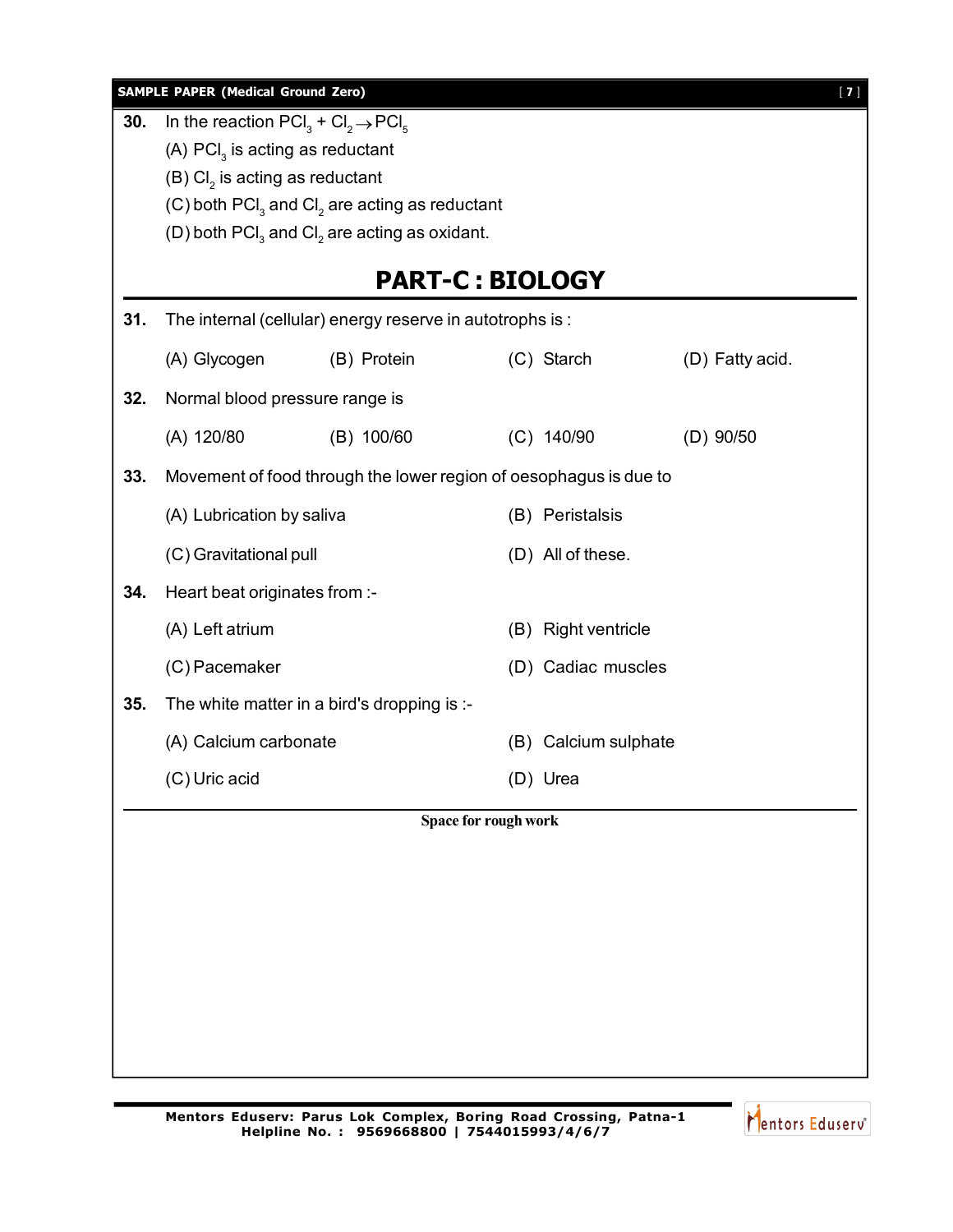| [8] |                                                                  |                                                                                                                       |                      | <b>SAMPLE PAPER (Medical Ground Zero)</b> |  |  |
|-----|------------------------------------------------------------------|-----------------------------------------------------------------------------------------------------------------------|----------------------|-------------------------------------------|--|--|
| 36. |                                                                  | The directional movement or orientation of a plant part in response to light is termed                                |                      |                                           |  |  |
|     | (A) Chemotropism                                                 |                                                                                                                       | (B) Phototropism     |                                           |  |  |
|     | (C) Thigmotaxis                                                  |                                                                                                                       | (D) Photoperiodism.  |                                           |  |  |
| 37. | Which is the correct sequence of the components of a reflex arc? |                                                                                                                       |                      |                                           |  |  |
|     |                                                                  | (A) Receptors $\rightarrow$ muscles $\rightarrow$ sensory neuron $\rightarrow$ motor neuron $\rightarrow$ spinal cord |                      |                                           |  |  |
|     |                                                                  | (B) Receptors $\rightarrow$ motor neuron $\rightarrow$ spinal cord $\rightarrow$ sensory neuron $\rightarrow$ muscles |                      |                                           |  |  |
|     |                                                                  | (C) Receptors $\rightarrow$ spinal cord $\rightarrow$ sensory neuron $\rightarrow$ motor neuron $\rightarrow$ muscles |                      |                                           |  |  |
|     |                                                                  | (D) Receptors $\rightarrow$ sensory neuron $\rightarrow$ spinal cord $\rightarrow$ motor neuron $\rightarrow$ muscles |                      |                                           |  |  |
| 38. |                                                                  | Cerebral hemispheres are the centres of                                                                               |                      |                                           |  |  |
|     | (A) Posture and equilibrium                                      |                                                                                                                       | (B) Reflex actions   |                                           |  |  |
|     | (C) Thinking and memory                                          |                                                                                                                       | (D) All of these     |                                           |  |  |
| 39. | Where does fertilization occur in human females?                 |                                                                                                                       |                      |                                           |  |  |
|     | (A) Uterus                                                       | (B) Cervix                                                                                                            | (C) Oviduct          | (D) Vagina                                |  |  |
| 40. | Identify the following organism.                                 |                                                                                                                       |                      |                                           |  |  |
|     |                                                                  |                                                                                                                       |                      |                                           |  |  |
|     | (A) Rhizobium                                                    | (B) Rhizopus                                                                                                          | (C) Rhizoid          | (D) Mushroom                              |  |  |
|     |                                                                  |                                                                                                                       | Space for rough work |                                           |  |  |
|     |                                                                  |                                                                                                                       |                      |                                           |  |  |
|     |                                                                  |                                                                                                                       |                      |                                           |  |  |
|     |                                                                  |                                                                                                                       |                      |                                           |  |  |
|     |                                                                  |                                                                                                                       |                      |                                           |  |  |
|     |                                                                  |                                                                                                                       |                      |                                           |  |  |
|     |                                                                  |                                                                                                                       |                      |                                           |  |  |
|     |                                                                  |                                                                                                                       |                      |                                           |  |  |
|     |                                                                  |                                                                                                                       |                      |                                           |  |  |

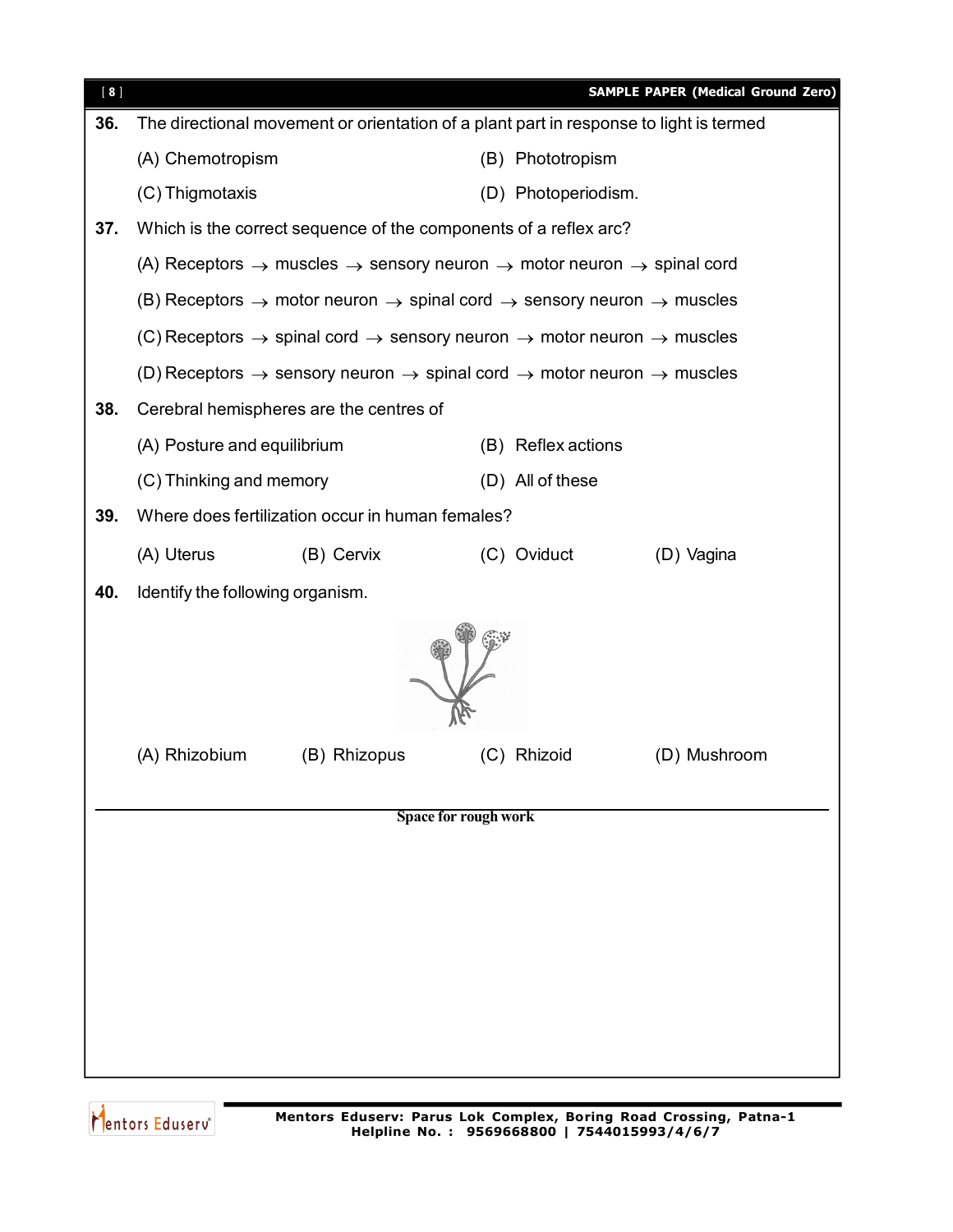

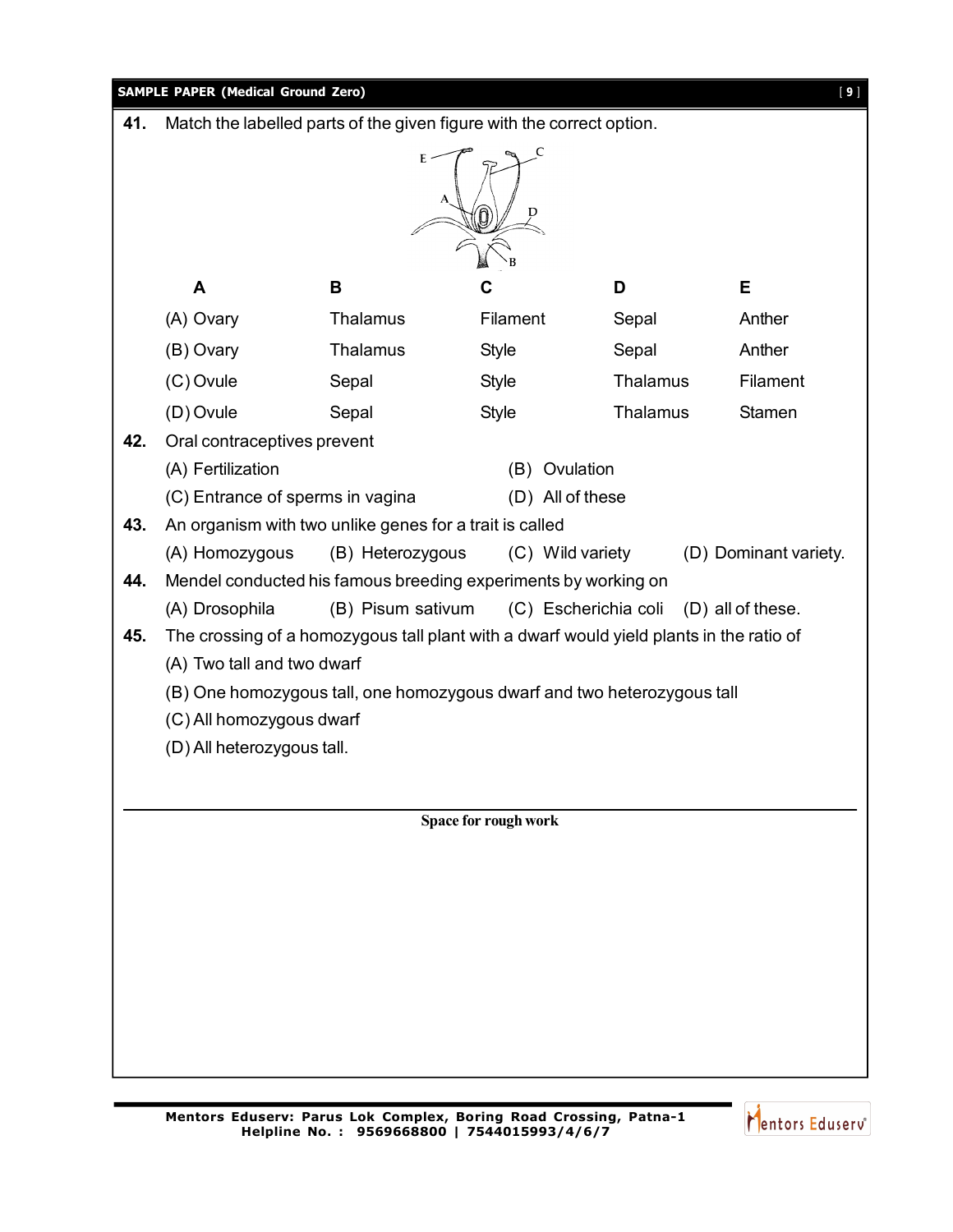

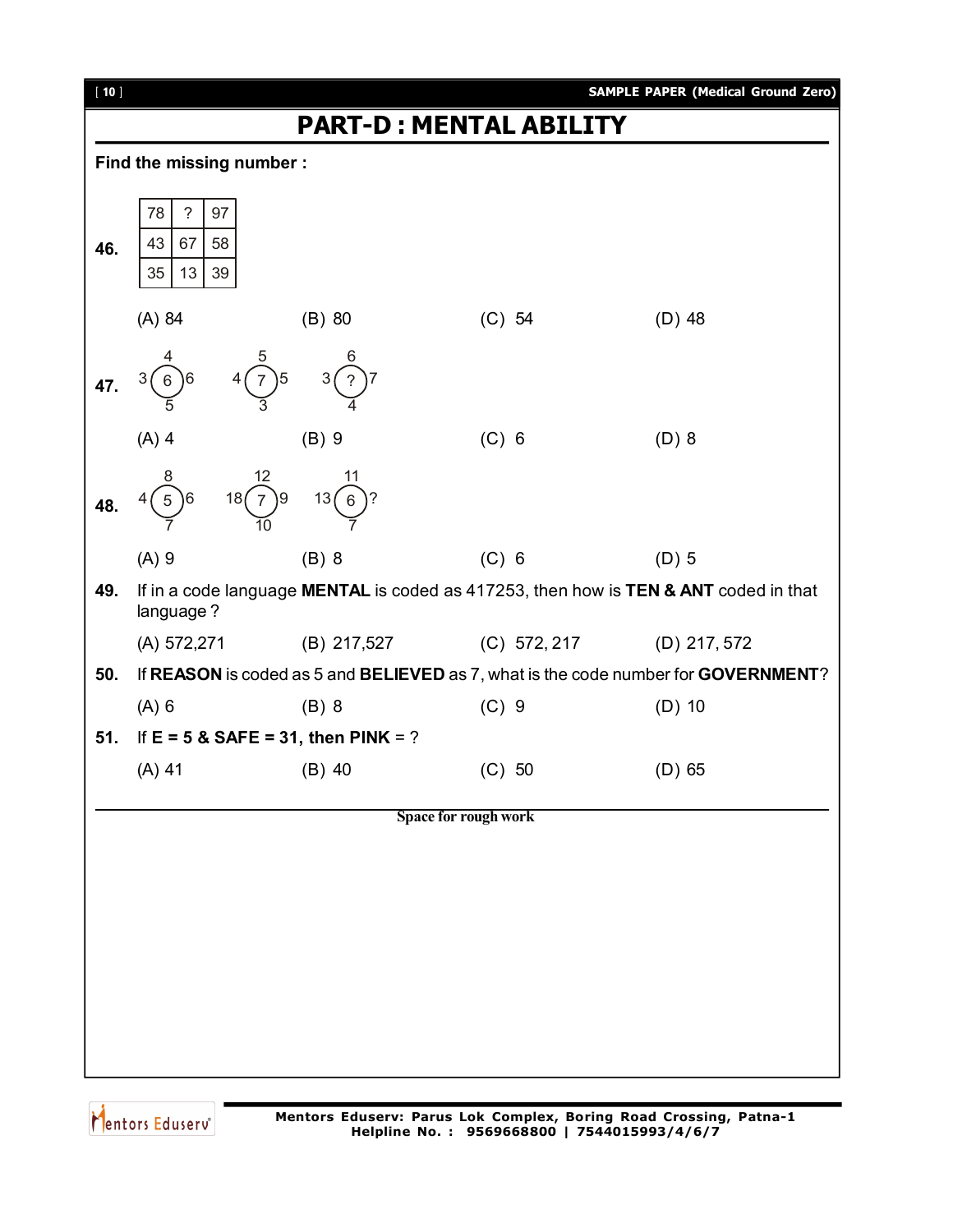|     | <b>SAMPLE PAPER (Medical Ground Zero)</b> |                                                                              |                   | $[11]$                                                                                                                                                                                                                                                                                            |
|-----|-------------------------------------------|------------------------------------------------------------------------------|-------------------|---------------------------------------------------------------------------------------------------------------------------------------------------------------------------------------------------------------------------------------------------------------------------------------------------|
| 52. | his starting point?                       |                                                                              |                   | Amit faces towards North. Turning to his right he walks 25 metre. He then turns to his left and<br>walks 30 metre. Then moves 25 metre to his right. He then turns to his right again and walks<br>55 metre. Finally, he turns to the right and moves 40 metre. In which direction is he now from |
|     | (A) South-West                            | (B) South                                                                    | (C) North-West    | (D) South-East                                                                                                                                                                                                                                                                                    |
| 53. | point?                                    |                                                                              |                   | Kishen walks 10 km towards North. From there, he walks 6 km towards South. Then, he<br>walks 3 km towards East. How far and in which direction is he with reference to his starting                                                                                                               |
|     | $(A)$ 5 km, North                         | (B) 5 km, North-East (C) 7 km, East                                          |                   | $(D)$ 7 km, West                                                                                                                                                                                                                                                                                  |
| 54. | facing?                                   |                                                                              |                   | A man was facing East. He took Three paces forward, tunred right, walked another two paces<br>and then turned right again, took three paces and turned about. Which direction was he last                                                                                                         |
|     | (A) East                                  | (B) North                                                                    | (C) South         | (D) None of these                                                                                                                                                                                                                                                                                 |
| 55. |                                           | brother of my father". How is the girl in the photograph related to the man? |                   | Pointing to a photograph, a man says to his firend, "She is the grand-daughter of the elder                                                                                                                                                                                                       |
|     | (A) Niece                                 | (B) Sister                                                                   | $(C)$ Aunt        | (D) Sister-in-law                                                                                                                                                                                                                                                                                 |
| 56. |                                           | mother's father". How is the girl's mother related to Amar?                  |                   | Pointing to a girl in the photograph. Amar said, "Her mother's brother is the only son of my                                                                                                                                                                                                      |
|     | (A) Mother                                | (B) Sister                                                                   | (C) Sister-in-law | (D) Grandmother                                                                                                                                                                                                                                                                                   |
| 57. | to $T$ ?                                  |                                                                              |                   | T is the son of P.S. is the son of Q. T is married to R. R is Q's daughter. How is S related                                                                                                                                                                                                      |
|     | (A) Brother                               | (B) Uncle                                                                    | (C) Father-in-law | (D) Brother-in-law                                                                                                                                                                                                                                                                                |
|     |                                           |                                                                              |                   |                                                                                                                                                                                                                                                                                                   |
|     |                                           | Space for rough work                                                         |                   |                                                                                                                                                                                                                                                                                                   |
|     |                                           |                                                                              |                   |                                                                                                                                                                                                                                                                                                   |
|     |                                           |                                                                              |                   |                                                                                                                                                                                                                                                                                                   |
|     |                                           |                                                                              |                   |                                                                                                                                                                                                                                                                                                   |
|     |                                           |                                                                              |                   |                                                                                                                                                                                                                                                                                                   |
|     |                                           |                                                                              |                   |                                                                                                                                                                                                                                                                                                   |
|     |                                           |                                                                              |                   |                                                                                                                                                                                                                                                                                                   |

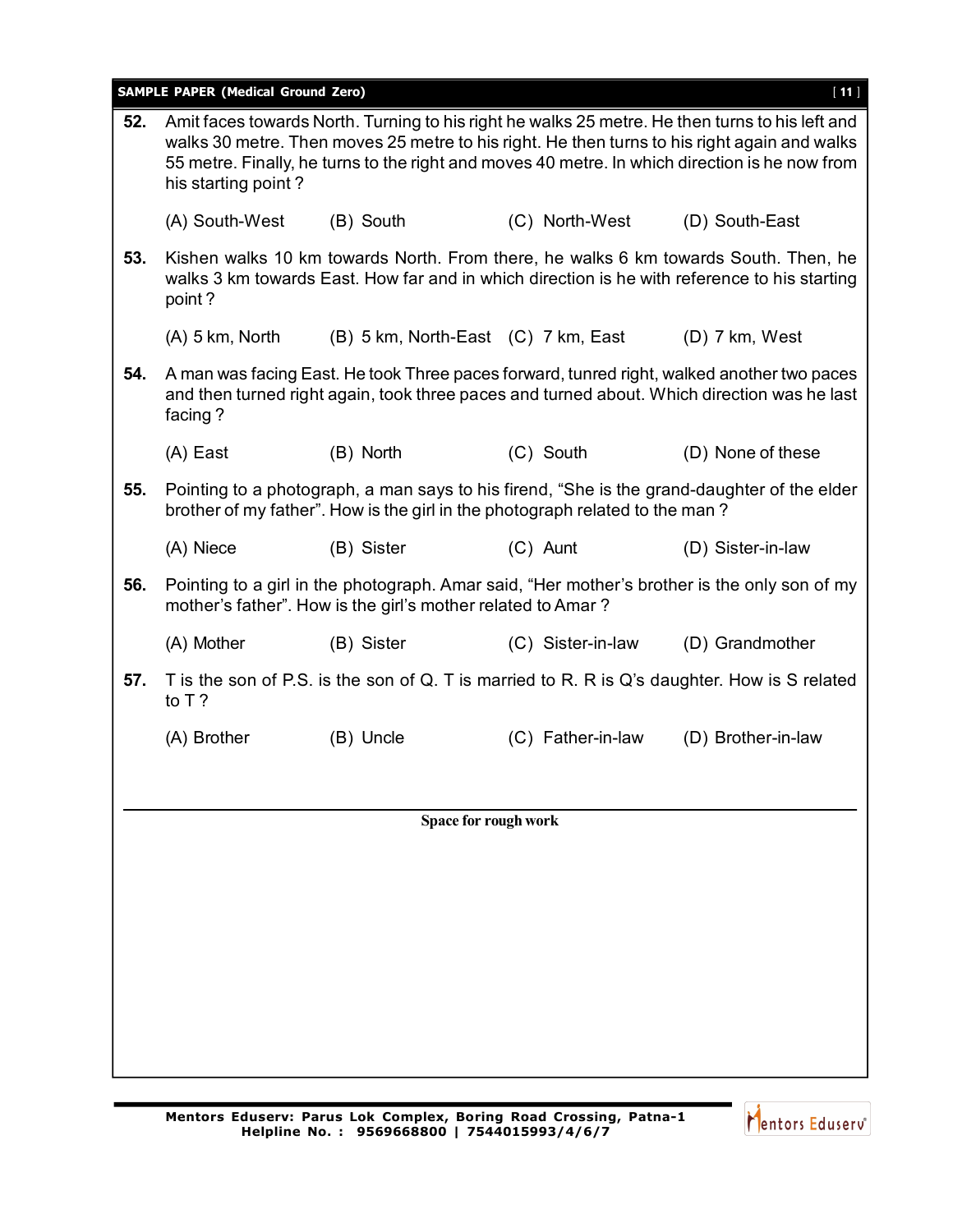